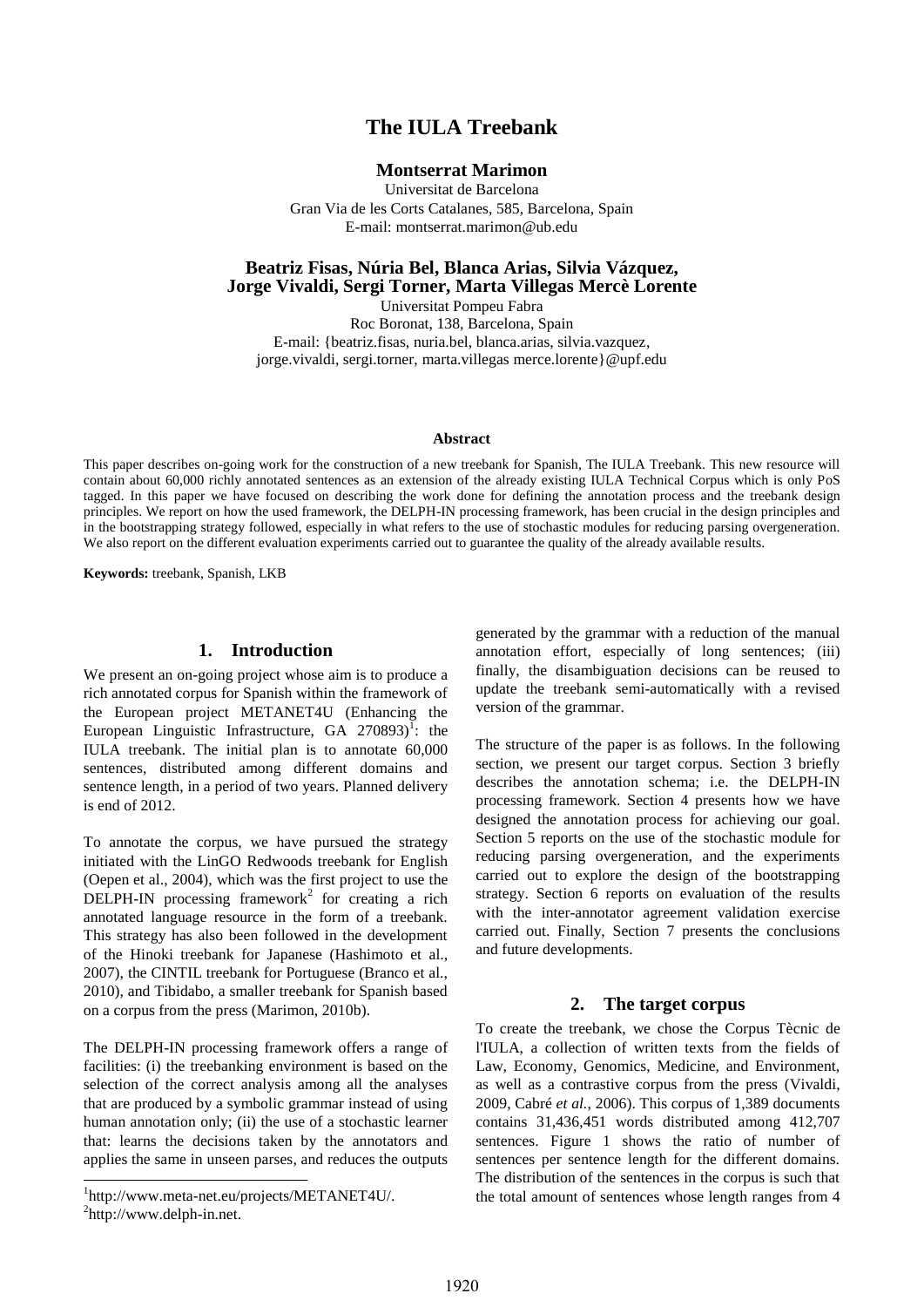to 30 words represent the 65,1%. We decided to choose the committed volume for our project (60,000 sentences), at random from the above mentioned range, with the same proportion as the *Corpus Tècnic de l'IULA* in terms of number of sentences per length and domain.



Figure 1: The *Corpus Tècnic de l'IULA.* Ratio of number of sentences per sentence length for each domain

The aim of the IULA Treebank is to contribute to the availability of parsed data in Spanish. Currently the only broadly available treebanks for Spanish are Ancora (Taulé et al., 2008) which contains 500,000 words (about 17,000 sentences) from the press, and UAM Spanish Treebank (Moreno and López, 1999), which contains 1,500 sentences only.

#### **3. The annotation schema**

The basic approach for corpus annotation of the DELPH-IN framework is a two-step based annotation. First, the corpus is parsed using a symbolic declarative grammar. In our treebanking work we use the Spanish HPSG grammar SRG (Marimon, 2010a), which consist of 230 syntactic rules, 68 lexical rules, and about 52,000 lexical entries which are defined by 500 lexical types that represent the type of words in the lexicon. As a declarative grammar produces all possible parses, the second step must be the disambiguation of the ambiguous outputs, by manually selecting the correct analysis among those produced by the system. Selection is done by rejecting (or, alternatively, selecting) the lexical items and grammar rules that originate the multiple parses to incrementally disambiguate the sentence until a single analysis is left.

Thus, the bulk of the annotation process is to select only one parse for each sentence. Because the average number of analyses produced for each sentence is typically proportional to its length, only a reduced number of top parses (500 as maximum) are shown to the annotator such that the disambiguation should not require more than 9 decisions (Kordoni and Zhang, 2009).

DELPH-IN is equipped with a stochastic parse ranking learner that learns from the decisions taken by the human

annotators (Toutanova et al., 2003). Later, the system ranks unseen sentence parses according to the learned model in order to determine the selection of the 500-best parses for an input sentence.

The basic annotation of each parsed sentence with the DELPH-IN processing framework simultaneously displays both a syntactic phrase structure tree and a Minimal Recursion Semantic (MRS) representation (Copestake et al., 2005).<sup>3</sup> A MRS representation is a syntactically flat semantic representation that offers, by means of the labelling of arguments and their coindexation, a list of semantic relations and a set of syntactic limitations on possible scope relations among them. Figure 2 shows both the syntactic and semantic representations, for the sentence *Los alimentos y los fármacos pueden ocasionar olores característicos* (Food and drugs may produce characteristic odours).

# **4. Treebank development design principles**

By means of the DELPH-IN processing framework, the treebanking task is typically organised into iterations of: parsing with HPSG grammars, manual disambiguation, manual inspection and error analysis, and grammar/treebanking update cycles. While error analysis and treebank update guarantee the quality of the treebank and the accuracy of the parse selection ranking model, they require extra manual annotation effort.

Due to the time limitations of our project, we needed to increase the speed of the treebank development, and we decided to study strategies for gradually reducing the manual annotation workload. To achieve this we designed a bootstrapping approach. The strategy has been to subdivide the whole target corpus into six smaller subcorpora, with the same proportion as our target corpus in terms of number of sentences per length and domain. Each sub-corpus, therefore, is a representative sample of all the elements involved: complex and simple syntactic phenomena (e.g. *se*-constructions, adverbs' ubiquity), short and long sentences (where coordination structures are frequent), single-verb and multiple verb sentences (subordinate clauses), contextual, and spurious ambiguity. Each sub-corpus, in turn, is distributed among several files according to the number of words in the sentences, thus progressively increasing the complexity of the sentences to be annotated

1

<sup>&</sup>lt;sup>3</sup>In addition, dependencies and semantic role labels may also be derived from the sentences parsed using the DELPH-IN framework by running recently developed routines in the framework of the development of the DELPH-IN Portuguese treebank (CINTIL).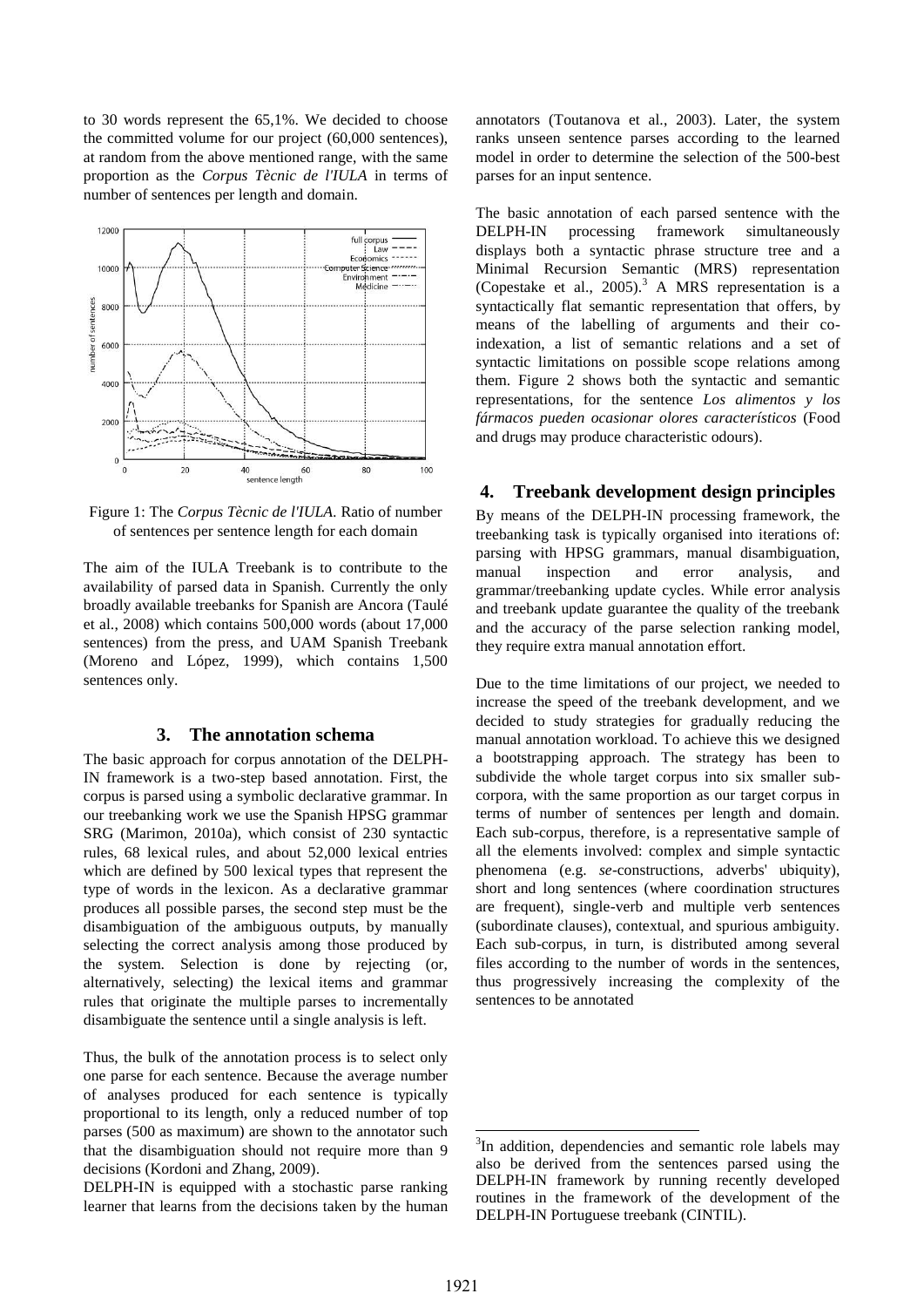

Figure 2: Phrase structure tree and MRS representation for a sample Spanish sentence

While we have already annotated 18,000 in an initial annotation cycle, this strategy has allowed us to get a finegrained diagnosis of the grammar performance in parsing domain specific corpus and to update the grammar accordingly. In addition, it has allowed us to identify the areas in which difficulties may arise and the needs of annotators with regards to the theoretical framework, the DELPH-IN grammar and processing framework, as well as the complexity of the linguistic phenomena shown in the target corpus. In this way, errors (produced both by the grammar and by the annotators), and therefore annotation updates, are gradually reduced.

This strategy should have allowed us to use these manually annotated sub-corpora to incrementally update the stochastic parse ranking learner in order to get as benefit a smaller and ranked number of possible parses for human annotators to decide upon, ideally the right one only. The stochastic system delivers the requested *n*-best parses for a given sentence ranked as a prediction of the likelihood of being the right parse. Thus, the right analysis for each sentence should be in the position zero of the

ranking. Figure 3 shows, for a given set of sentences, the number of right parses found from position 0 to 19; in position 20 it accumulates all the results for positions greater or equal to 20. Figure 3 show that most sentences have their right analysis in position zero, even though a number of them has a position that is greater than zero.

We initially planned to periodically generate new stochastic modules using the increasing number of human annotated results, on the assumption that, as the evidence increases, more right analyses are to be found in lower positions and thus a less number of parses would have to be shown to the human annotators.

However, as human annotation was first tackling short sentences, the question was raised whether the learner could perform the same with or without having long sentences as input. In the next section, we report on the experiment carried out to verify the need of including sentences of all lengths in the learning process to get optimized results when tackling the longer ones.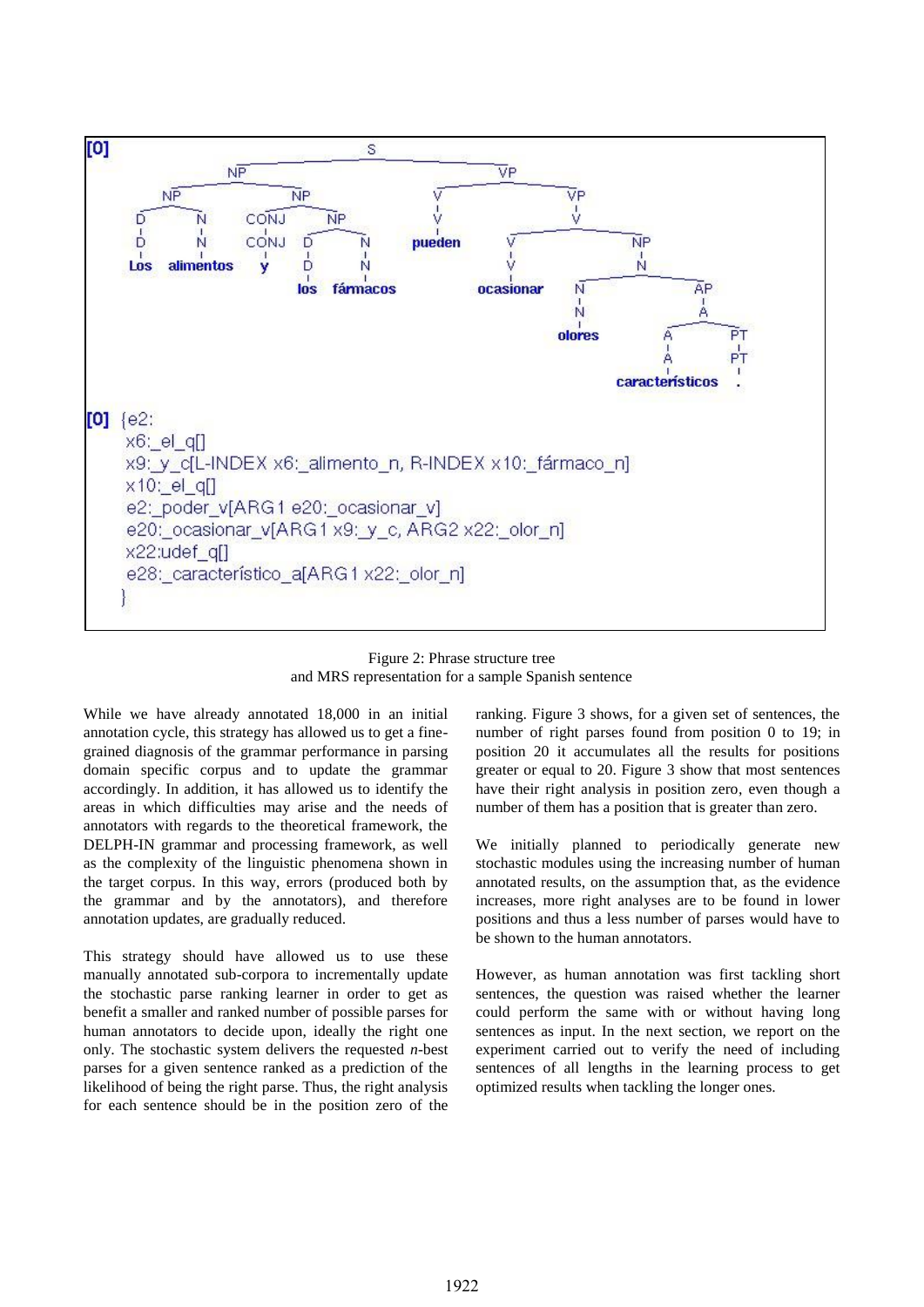

Figure 3: Analysis of the results in the test package

### **5. Evaluation of the stochastic module**

As explained above, the experiment wanted to test whether the module mainly created with long sentences would perform well when analysing long sentences. We have created two stochastic modules: one learning mainly from short sentences and another one learning mainly from long sentences. The numerical data (number of sentences and their length) regarding both stochastic modules are shown in Table 1, while the positions of the right tree in the solution tree list are shown in Table 2.

| Stochastic module created with |            |  |                       |            |  |  |  |  |
|--------------------------------|------------|--|-----------------------|------------|--|--|--|--|
| multiple length sentences      |            |  | long sentences mainly |            |  |  |  |  |
| length                         | #sentences |  | length                | #sentences |  |  |  |  |
| $4 - 7$                        | 1334       |  | $4 - 7$               | 541        |  |  |  |  |
| $8-9$                          | 4225       |  | $8-9$                 | 929        |  |  |  |  |
| $10 - 11$                      | 488        |  | $10 - 11$             | 220        |  |  |  |  |
| $12 - 13$                      | 660        |  | $12 - 13$             | 1712       |  |  |  |  |
| $14 - 15$                      | 176        |  | $14 - 15$             | 1539       |  |  |  |  |
| 16-17                          | 571        |  | 16-17                 | 1456       |  |  |  |  |
| 18-19                          | 0          |  | 18-19                 | 193        |  |  |  |  |
| Total                          | 7454       |  | Total                 | 6590       |  |  |  |  |

Table 1: Profile of the stochastic modules

|                | Stochastic module created with |       |         |  |                       |       |         |  |  |  |
|----------------|--------------------------------|-------|---------|--|-----------------------|-------|---------|--|--|--|
|                | multiple length sentences      |       |         |  | long sentences mainly |       |         |  |  |  |
| Pos.           | Num.                           | $\%$  | Partial |  | Num.                  | $\%$  | Partial |  |  |  |
| $\Omega$       | 32                             | 22,54 | --      |  | 32                    | 23,53 |         |  |  |  |
|                | 10                             | 7,04  | 29,58   |  | 13                    | 9.53  | 33,06   |  |  |  |
| 2              | 10                             | 7,04  | 36,62   |  | 12                    | 8,82  | 41,88   |  |  |  |
| 3              | $\overline{4}$                 | 2,82  | 39,44   |  | 9                     | 6,62  | 48,50   |  |  |  |
| $\overline{4}$ | 3                              | 2,11  | 41,55   |  | 10                    | 7.35  | 55,85   |  |  |  |
| .              | .                              | .     |         |  | .                     | .     |         |  |  |  |
| Total          | 142                            |       |         |  | 135                   |       |         |  |  |  |

#### Table 2: Right tree position

The results in Table 2 (and their corresponding graphical representation in Figure 3) show that, after having used the stochastic model mainly trained with long sentences, 55,85% of the sentences have their right analysis in position 5 or lower (against 41,55% reached with the

stochastic module trained with short sentences). We measured the relevance of these results by means of the  $\gamma^2$ test and assuming as null hypothesis that there is no difference between both stochastic packages. We found that  $\chi^2$ =6,02. Thus, the null hypothesis may be refuted with a confidence greater than 95%.

As a result of this experiment, we improved the bootstrapping process creating periodically the stochastic module only when sentences of different lengths, specially long sentences were available.

## **6. Treebank evaluation**

For guaranteeing the consistency of the resulting treebank we foresaw two main activities: (i) The compilation of annotation guidelines according to the characteristics of the process described in section 3 and (ii) running different inter-annotator agreement evaluation exercises.

Because one difficulty of the annotating process concerns the analysis of some frequent and challenging linguistic phenomena, we concentrated on them. That is, there are some phenomena which are difficult to analyse by human annotators. Some of them are classical problems affecting syntactic annotation among several languages, and others are specific to Romance languages. There are three main areas in which difficulties arise: *se*-constructions (SX), adverbs (ADV) and PP-attachment (PP-ATT). In order to ease the annotation process, guidelines making special emphasis on clarifying the annotation of these phenomena were discussed and agreed. In this section we discuss these more demanding phenomena, and in the next one we describe the interannotator agreement evaluation carried out and the analysis of the results.

### **6.1 Most frequent and challenging phenomena**

*Se*-constructions are characteristic of Romance languages. The main difficulty which arises from the analysis of such structures is that one form may have many different functions, corresponding to different structures and meanings (Mendikoetxea 1999a, 1999b; Sánchez, 2002; RAE 2009, among others). For instance, (1) may have three readings: unnacusative, passive and impersonal sentence.

(1) El producto resultante se destruye. (The product waste *se*-pron. destroys)

Out of context, there is no way to choose among these three readings. To overcome this problem, we have taken decisions in the design process about which analysis must be prioritized in case of ambiguity, regardless of other possible meanings. Importantly, as a result of this strategy there are no significant differences among annotators in the analysis of these structures, which contributes to the system robustness.

On the other hand, adverbs are difficult to analyse because they have a complex syntax, as described by many authors (Cinque, 1999; Ernst, 2002, among others). In Spanish,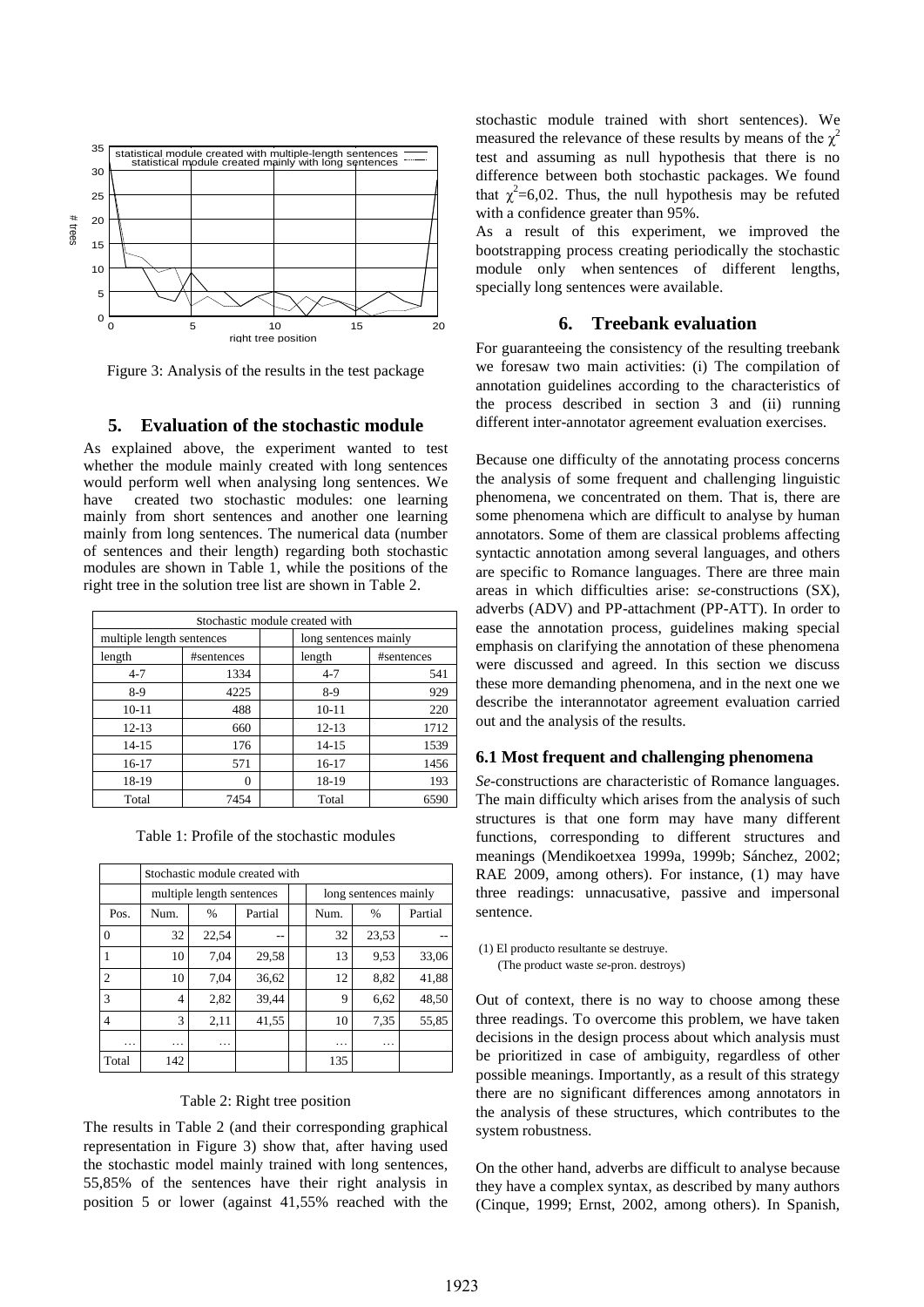the difficulties increase because there is no strict correlation between word order and function, so the use of an adverb in a sentence usually produces structural ambiguity. Despite the extensive literature on adverbs available in Spanish (Kovacci, 1999; Rodríguez, 2003 and Torner 2007, among others), adverbs cause analysis differences among annotators, especially in relation to scope ambiguities of focus adverbs.

The difficulties in adverb analysis are quite alike to a major problem that has been previously observed in many projects of treebank building —the ambiguities caused by PP-attachment (Toutanova et al., 2003). As in the case of adverbs, prepositional phrases may be attached to many different structural positions, each one carrying a different meaning. In some occasions, ambiguities cannot be solved because of the lack of context, but in some other occasions they would not be solved even if more context was accessible. In our project, PP-attachment ambiguities are the third cause of inter-annotator disagreement.

#### **6.2 Inter-annotator agreement evaluation**

In order to evaluate the consistency of the annotation, we have begun a series of inter-annotator agreement tests. Our aim is to detect which is the level of understanding of the annotation guidelines, which are the most frequently disagreed linguistic phenomena, as well as estimating a baseline of the maximum results we can expect from our machine-learning process.

The tests have been done on a series of 100 sentences, all of which have a length of 8-9 words and one verb. Two annotators (A1-with a longer training period, and A2-after a short training period) have annotated independently the same set of sentences.

For the time being, we have done two tests in a twomonths time period: IA-test1 took place in December 2011 and IA-test2 in February 2012. The analysis of the results in terms of agreement (same syntactic tree selected) and in terms of the reasons of the disagreement is the following:



Figure 4: Inter-annotator Agreement

Surprisingly, the agreement percentage in the second test was lower than the first time, and this could only lead us to conclude that our agreement will be in this order of figures (60-75%). In any case, we are aware of the small size of our sample and these percentages must be confirmed in the following inter-annotator tests with series of more sentences. The results of the different types of disagreement between annotators are more clarifying:



Figure 5: Disagreement Analysis

The fine-grained analysis of which were the reasons of the disagreement allowed the classification of these in seven categories:

- a. Misunderstanding of the guidelines of annotation, the meaning of the syntactic rules to select or the disambiguation decisions agreed to apply. (GUIDELINES)
- b. The distinction between complements and adjuncts. (C/ADJ)
- c. The choice of the appropriate lexical entry of some words in certain contexts. (LEX)
- d. The structural position and type of adverbs. (ADV)
- e. The inherent linguistic ambiguity of PP-attachment. (PP-ATT)
- f. Errors due to complex syntactical issues. (SX)
- g. Error due to annotators' fatigue. Annotators easily agree about which would be the correct choice when they comment on these sentences. (FATIGUE)

As it is shown on the previous graph, the errors due to misunderstanding of the guidelines were many more in the first IA test (IA-1), whereas in the second test (IA-2) these have nearly disappeared. In contrast, in IA-2 the fatigue errors appear to be one of the most common, together with those caused by different lexical choices. Our conclusions to these inter-annotator agreement controls are three-fold:

#### *Which is the information we now have?*

a. The inter-annotator agreement percentage up to the moment is around 70%.

b. The understanding of annotation guidelines has improved considerably and the disagreement caused by the inexperience has been reduced. Linguistic ambiguities (PP-attachments), questionable matters (Complement vs Adjuncts), lexical choices and the ubiquity of adverbs in Spanish are the classical and expected reasons of disagreement between annotators. Errors due to fatigue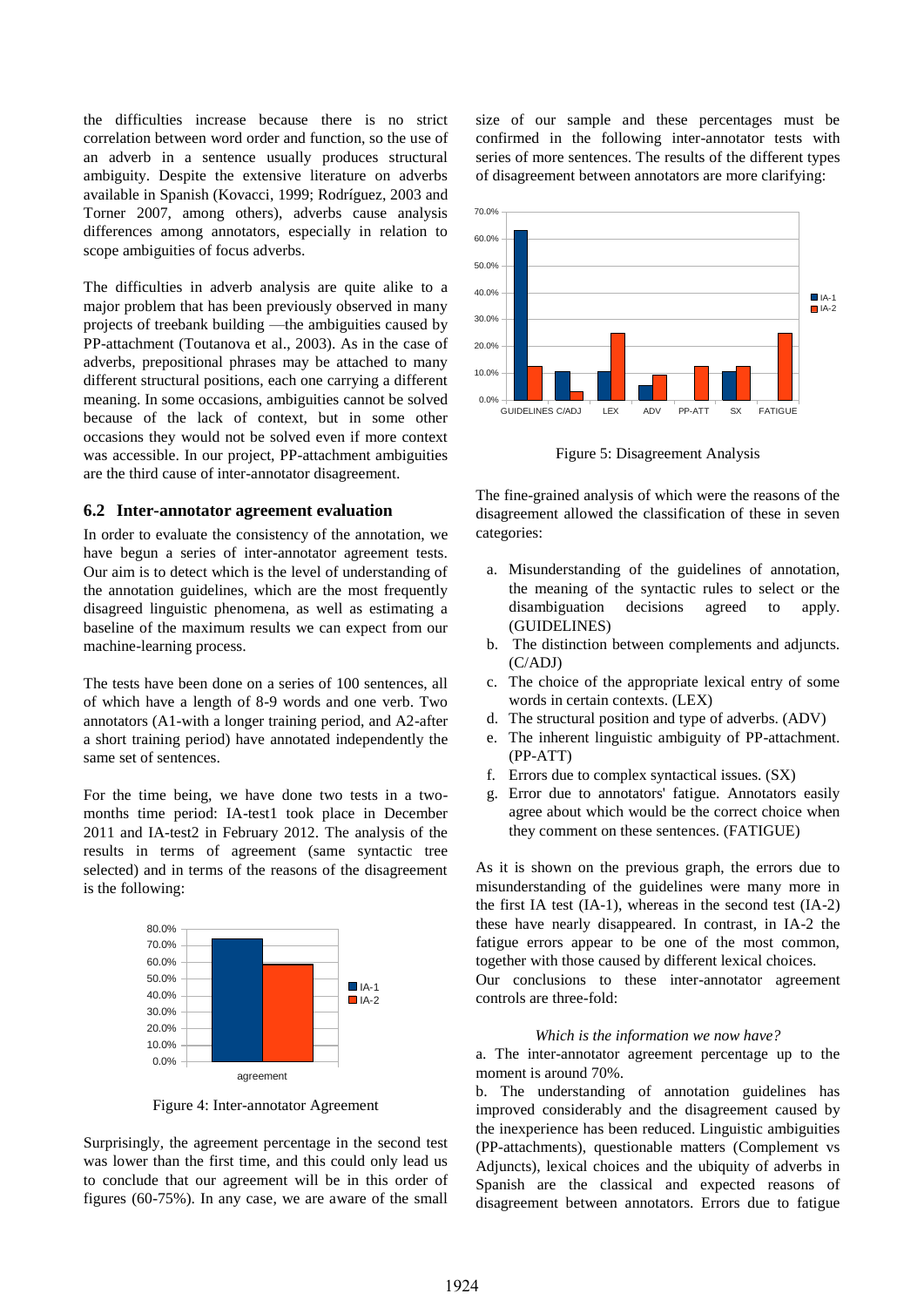should not be disregarded.

#### *What can we do to improve our results?*

a. Fatigue errors must be reduced by scheduling shorter periods of annotation.

b. Disagreement due to categories b-f are difficult to minimize, but syntax forums must be encouraged in order to improve the common knowledge of annotators.

c. The number of sentences in the test-sets must be increased to obtain more reliable results.

#### *What can we expect from our automatic process?*

If human annotators agree in a 70%, as our results seem to indicate, we can consider this as a baseline for our expected results from the machine-learning process with a stochastic module selecting the correct syntactical tree.

## **7. Conclusions and future work**

We have presented on-going work for the creation of a new Spanish treebank based on a technical corpus. The initial plan is to annotate 60,000 sentences distributed among different domains and sentence length before the end of 2012. This ambitious plan is only achievable because we are using the DELPH-IN framework and the previously developed resources for Spanish, and we can work upon the experience of other treebanks that used the same environment. In our opinion it is worth giving the notice of this project in an early stage as to promote the creation of resources and tools that, like in this case, may allow a quick and accurate production of new, demanded, language resources.

Further lines of research are to be developed in order to improve the final results. The actions to be taken refer to different factors that intervene in our process, such as:

- GRAMMAR and LEXICON. We intend to upgrade the coverage of the HPSG grammar for Spanish (HPSG) so as to include some syntactical phenomena which are still not implemented. We will also test the results, in terms of percentage of annotated sentences, if we include specialized terminology in one specific domain.
- STOCHASTIC MODULE EFFICIENCY. We will invest resources in optimizing the efficiency of our stochastic module, by modifying the mix of sentence types included in it. In other words, we want to confirm the results that suggest that long sentences in the stochastic module positively influence the performance of the grammar.
- CORPUS SPECIALISATION. Another area on which we shall experiment is the influence of the corpus specialization degree. We plan to compare the performance of our grammar when annotating a series of sentences from our specialized economy corpus with another series extracted from economic texts published on general press.
- WORKING PROCESS. Our strategy will be to progress simultaneously in depth and breadth of our

annotation process. We will therefore build two different teams of annotators: the first one will annotate long sentences and will disambiguate among 300 syntactical trees; in contrast, the second team of inexperienced annotators will annotate shorter or medium sized sentences and will choose among the first five trees offered by the grammar. In this way, the first team will collaborate to include new and infrequent syntax rules in our treebank and stochastic module, while the second team will annotate quicker and contribute to increase the volume of our treebank.

- INTERFACES. We are already working on the interfaces of our output with other software solutions. In such sense we plan to use our Treebank to train a MaltParser.

### **Acknowledgments**

This work was co-funded by the Ramón y Cajal program of the Spanish Ministerio de Ciencia e Innovación, the EU UNER - Competitiveness and Innovation Framework Program, METANET (CIP-PSP-270893), and the UPF-IULA PhD grant program. We wish to thank also to Stephan Oepen for his assistance in using the DELPH-IN environment and Lluís Padró for his assistance in the significance calculation.

### **References**

- Branco, A. and F. Costa, and J. Silva, and S. Silveira, and S. Castro, and M. Avelãs, and C. Pinto, and J. Graça (2010) Developing a Deep Linguistic Databank Supporting a Collection of Treebanks: the CINTIL DeepGramBank. In *Proceedings, LREC2010* - The 7th international conference on Language Resources and Evaluation, La Valleta, Malta.
- Cabré, M. T., C. Bach, & J. Vivaldi. (2006). 10 anys del Corpus de l'IULA. Barcelona: Institut Universitari de Lingüística Aplicada. Universitat Pompeu Fabra.
- Cinque, G. (1999) *Adverbs and Functional Heads. A Crosslinguistic Perspective*. Oxford, Oxford University Press.
- Copestake, A. and D. Flickinger, and I. Sag, and C. Pollard (2005). Minimal Recursion Semantics: An Introduction. In *Journal of Research on Language and Computation*, 3(2-3). 281-332.
- Ernst, T. (2002) *The Syntax of Adjuncts*. Cambridge, Cambridge University Press.
- Hashimoto, C. and F. Bond, and M. Siegel (2007) Semiautomatic documentation of an implemented linguistic grammar augmented with a treebank. In *Language Resources and Evaluation*. (Special issue on Asian language technology).
- Kordoni V. and Yi Zhang. 2009. Annotating Wall Street Journal Texts Using a Hand-Crafted Deep Linguistic